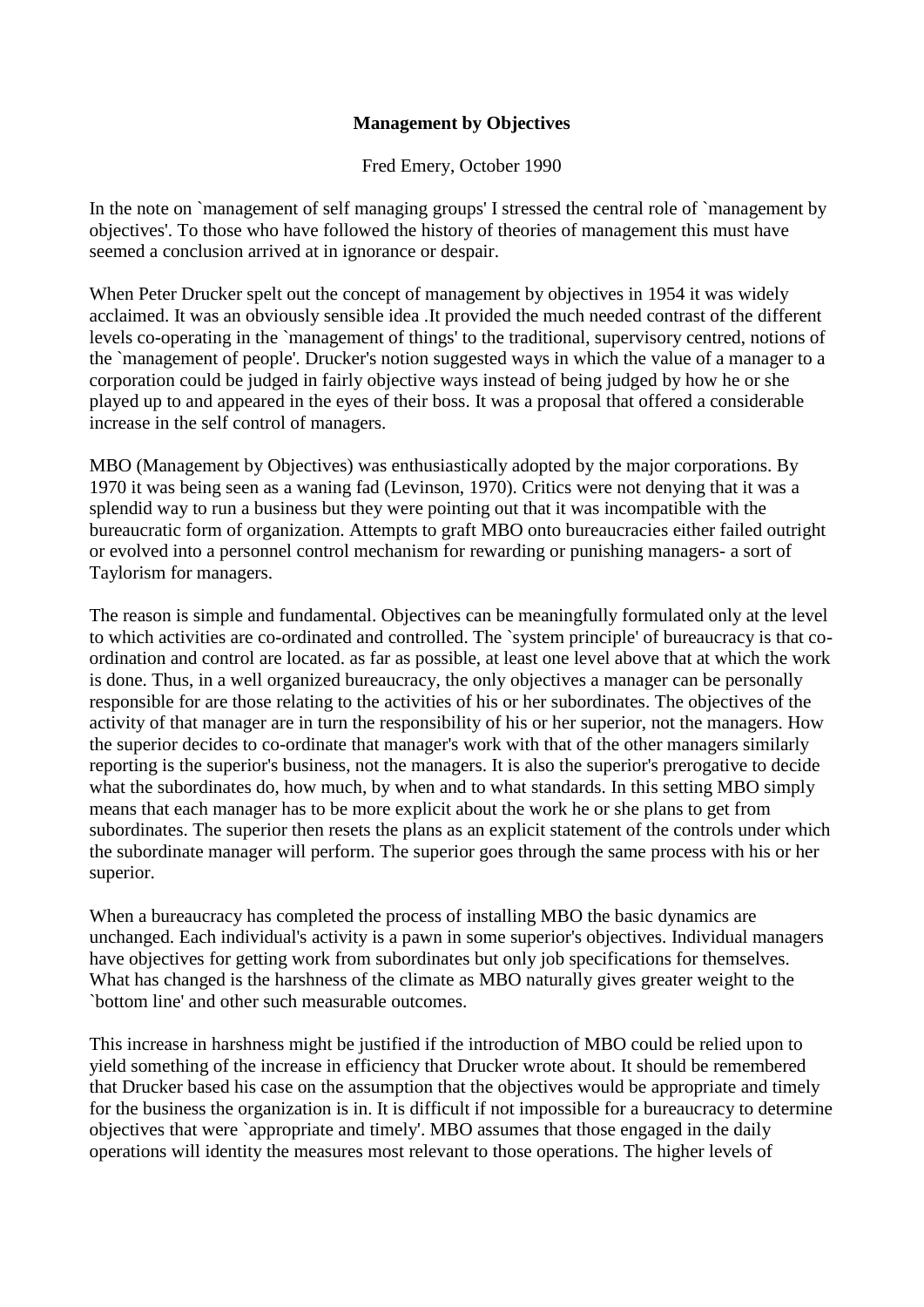management supposedly relate this information to that coming from other managers and to the corporate mission.

In practice, at every level up to and including the CEO in his relation to the corporate Board, the prime motivation of each person is to look good to their superior(s). Their concern is to be judged by objectives that they know they can easily manage. If tough measurable objectives are imposed on them then they will seek to get the numbers by cheating. If all else fails, shift the blame. All such tactics invite counter tactics and the organizational focus becomes on MBO as a mechanism for controlling individuals instead of being a co-ordinating mechanism for better pursuit of organizational objectives.

If organizations are first de-bureaucratized then MBO is both necessary and possible. (Of course, if MBO was not then possible the only alternatives to bureaucracy would be anarchy or arbitrary autocracy.)

There are still practical problems with introducing MBO to organizations that have moved to self managing workface groups. Something can be learnt from earlier efforts even though they failed to overcome the bureaucratic barriers.

First, it is always inadequate to set only one objective. Any work or service system takes many inputs and transforms them into one or more outputs, creating waste in the process. No one figure, ratio or index is going to capture all manageable aspects of that transformation. On the other hand, we cannot expect people to try to manage every theoretically relevant dimension of the process. In practice many dimensions can be treated as if `constant' or can be made such by automation. In practice we are probably looking at three to seven objectives for self managing work groups. Three seems to be the least number that can give a person a hands on feeling for an operating system and seven is the most that people can keep in mind at one time. A mnemonic device for an agreed upon set of objectives might make it easier for people to routinely operate with the higher levels of six or seven objectives. At the higher levels of management more objectives may need to be spelt out but if they are organized in levels, e.g. with respect to time span, there need be no more than seven at any level. In any case it seems wiser to aim for fewer objectives and negotiate more frequently about what those objectives ought to be. A large number of objectives encourages people to `duck and weave' about what has actually been accomplished.

**Second**, because objectives have to be negotiated between parties with separate interests, even though complemental, those objectives need to be ones that can be explicitly defined and objectively assessed. This does not warrant the assumption that the best objectives are those that are most easily measured. Relevant objectives cannot even be formulated unless an organization sorts out what business it is in and that is a qualitative statement. Given a mission statement that defines the business one is in, then one can get on with defining objectives and selecting measures that are sensitive enough to measure real changes but not so sensitive as to spark off false alarms or raise false hopes. As a guideline to selecting measures they should be checked to see that they are appropriate to:

- $\blacksquare$  the business one is engaged in;
- $\blacksquare$  the environment in which that business is being conducted;
- **Exercise 1** speed of feedback needed for the organisation's decision cycle time;
- the range of responses available to the organisation.

Third, it is desirable to explicitly identify on a grid all of the sections of the organisation that share each of the objectives. This may indicate the need for different co-ordinating and information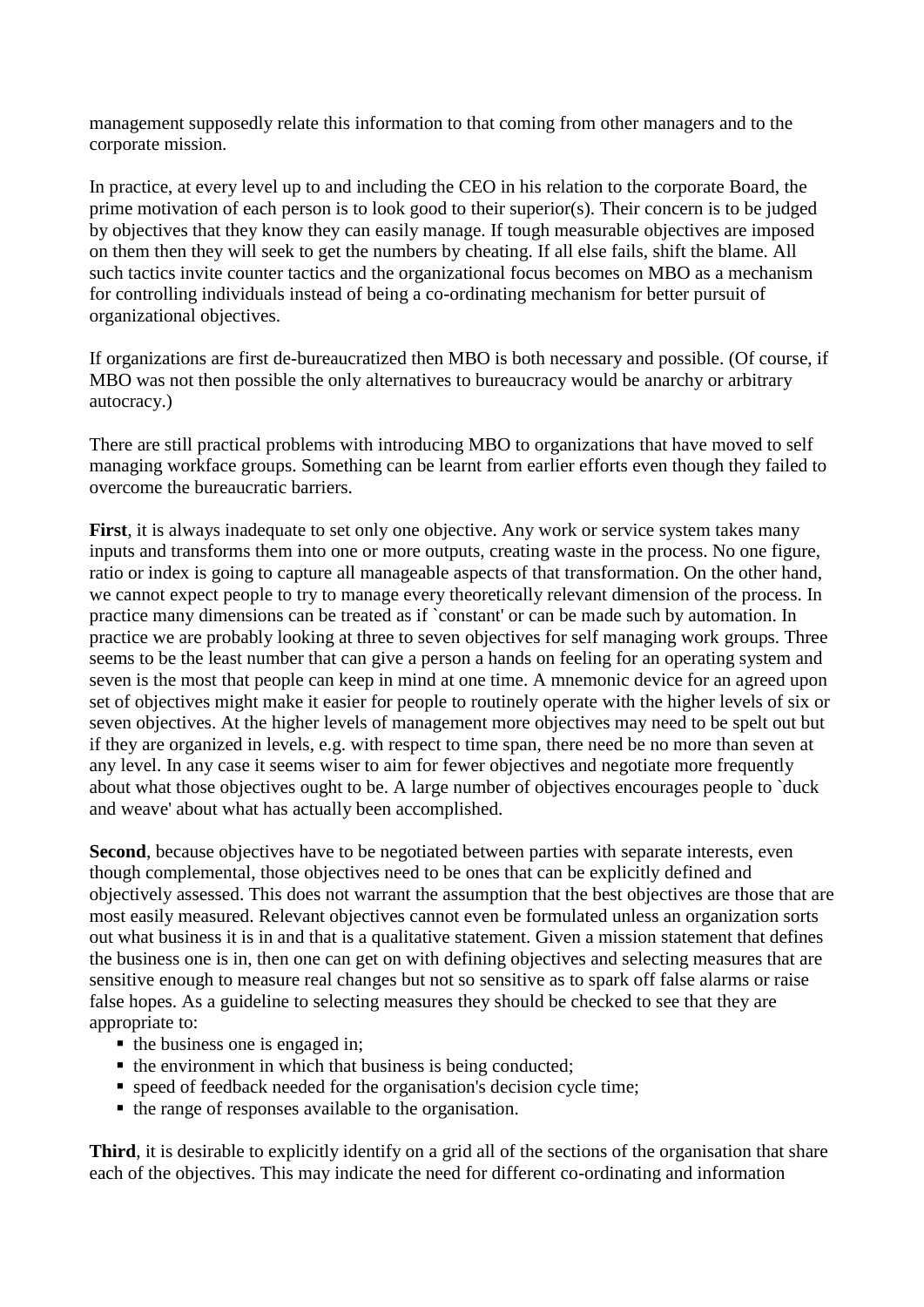procedures. At least this procedure should lessen the chances of important responsibilities just `falling through the cracks'.

**Fourth**, there is an important distinction to be made between maintenance objectives and change objectives. The former establish responsibilities to maintain standards whilst the latter usually entail the development of new ways of working. To enable people to get on with the former it is common practice to set up special temporary project teams or task forces to implement the change objectives. The understanding behind this is that once established, responsibility for those objectives will be passed over to those sections currently charged with the maintenance objectives. This may be a quick way to develop new ideas about organization and procedures but it almost guarantees a prolonged and messy `passing over' period, with a high risk of failure. Initial progress probably will be slower if responsibility for the change objectives is given to the same sections as have responsibility for the maintenance objectives. However, it locks the conflicts into individuals and groups, with them responsible for resolving the conflicts, and prevents the conflicts being turned into inter-group conflicts, with all that that means for personal relations, blocking and sabotage.

**Fifth**, a distinction needs to be made between operational, managerial and corporate objectives. This distinction reflects the natural hierarchy of *functions*. The distinction does not imply any necessary hierarchy of statuses. Managerial and operational objectives must remain within corporate objectives only so long as they are sustainable. When they are not, those responsible for formulating corporate objectives must respond to the experiences of the managerial and operational levels. Similarly for the relation of managerial and operational levels. Further, it in no way follows that those capable of exercising the authority of competence at one level has any such authority at other levels. The hierarchy of functions dictates complementarity but not subordination.

**Sixth** and last, it is necessary to come back to what was implicit in the introduction. At that stage I pointed to the fact that it had proven next to impossible to implement MBO in bureaucratized structures. The clear implication is that if organizations are to define objectives appropriate to the management of self managing groups then those organizations need to be organized in non bureaucratic ways.

This point was made clearly many years ago by Ralph Kingdon in his study of matrix organizations. He studied R&D teams in the US defence industries. Those teams tended to be organized as self managing groups but were constantly frustrated and in conflict with their organisations which were bureaucratically organized, despite the fact that these R&D groups were the leading edge for the corporations' profit making. Kingdon noted that the conflicts seemed inevitable. One can go further and state that no organization can maintain its integrity if its workforce is organized according to one system principle and its management to another.

If an organization decides to advantage itself by introducing self managing principles into its workforce then it would seem that they should reorganize their management structure according to the same principles. As the table of differences between the two system principles shows, the differences are not trivial.

| Table 1. Characteristics of the New and Old Organizational Paradigm |                                                                                    |                                                                                     |  |
|---------------------------------------------------------------------|------------------------------------------------------------------------------------|-------------------------------------------------------------------------------------|--|
| <b>Basic Design Principle</b>                                       | <b>Redundancy of Parts</b>                                                         | <b>Redundancy of Functions</b>                                                      |  |
| Unit of Analysis                                                    | maximum task breakdown, narrow<br>skills; building block is one person<br>one task | multiskilling, `whole task' grouping;<br>building block is a self managing<br>group |  |
| <b>Organizational rules</b>                                         | technological imperative - people                                                  | design for `man-machine'                                                            |  |